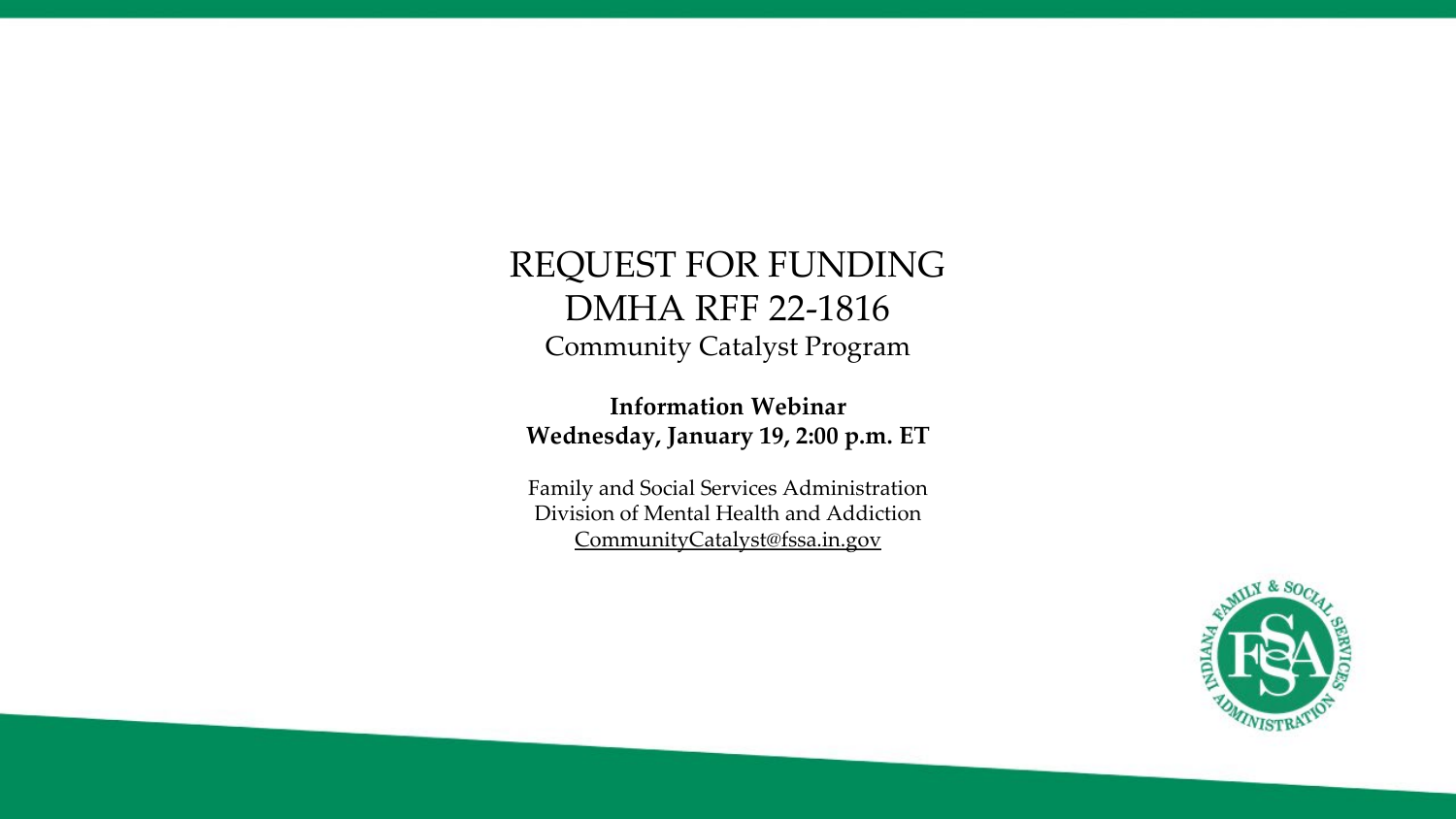## **General Information**

- All information supplied in this webinar can be located in the RFF.
- This webinar is not intended to be a comprehensive summary of the Request for Funding (RFF). Applicants must read DMHA RFF 22-1816 for details.
- This webinar PowerPoint will be posted on DMHA's grant website.
- Each slide has a reference to applicable RFF sections.
- Please hold questions until the end of the webinar.
	- − *Any verbal response is not considered binding; respondents are encouraged*  to submit any question formally in writing if it affects the proposal that will *be submitted to the State.*

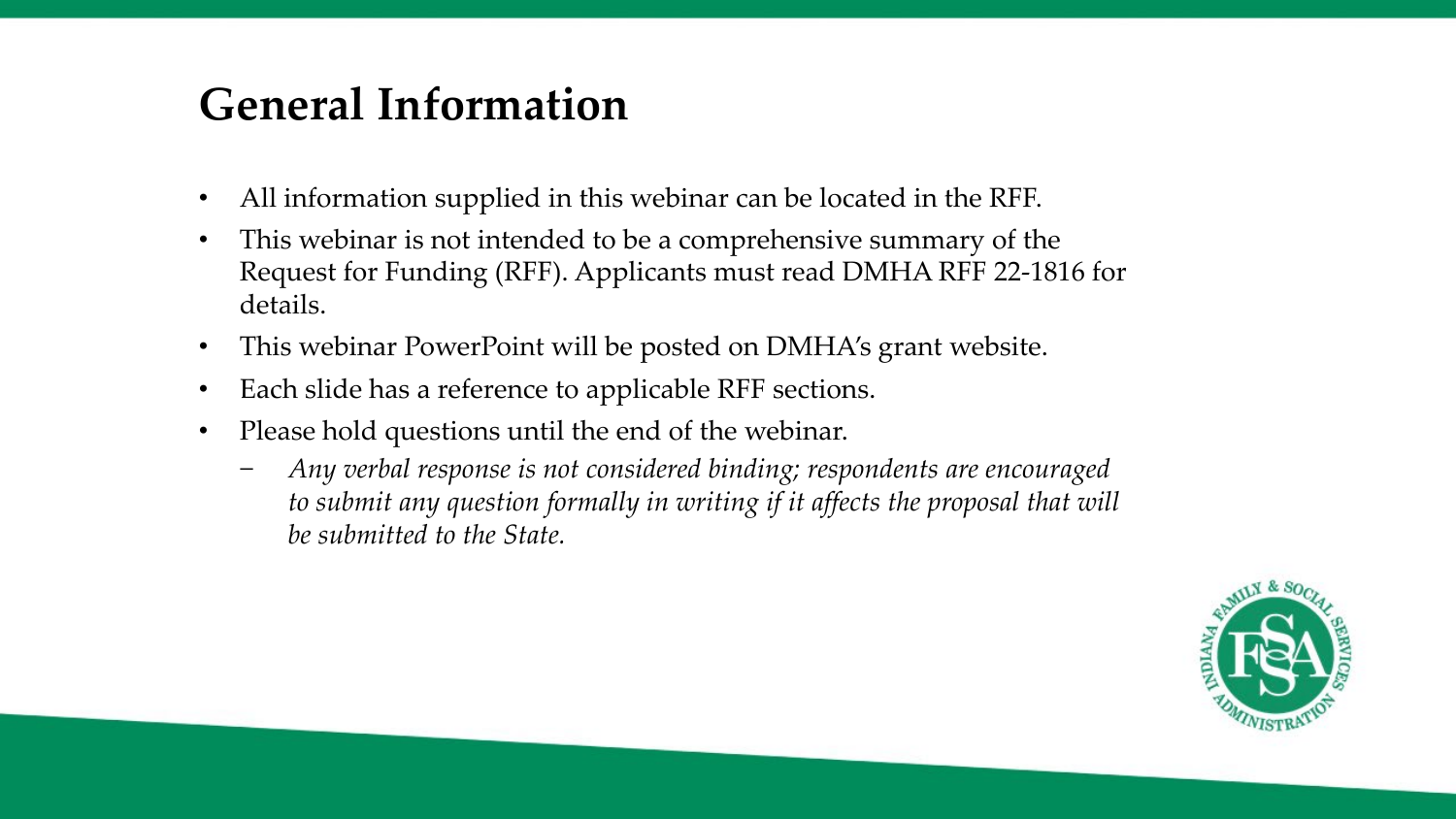## **Agenda**

- DMHA Grant Overview
- Grant Application Components
- Grant Application Support
- Question and Answer Session

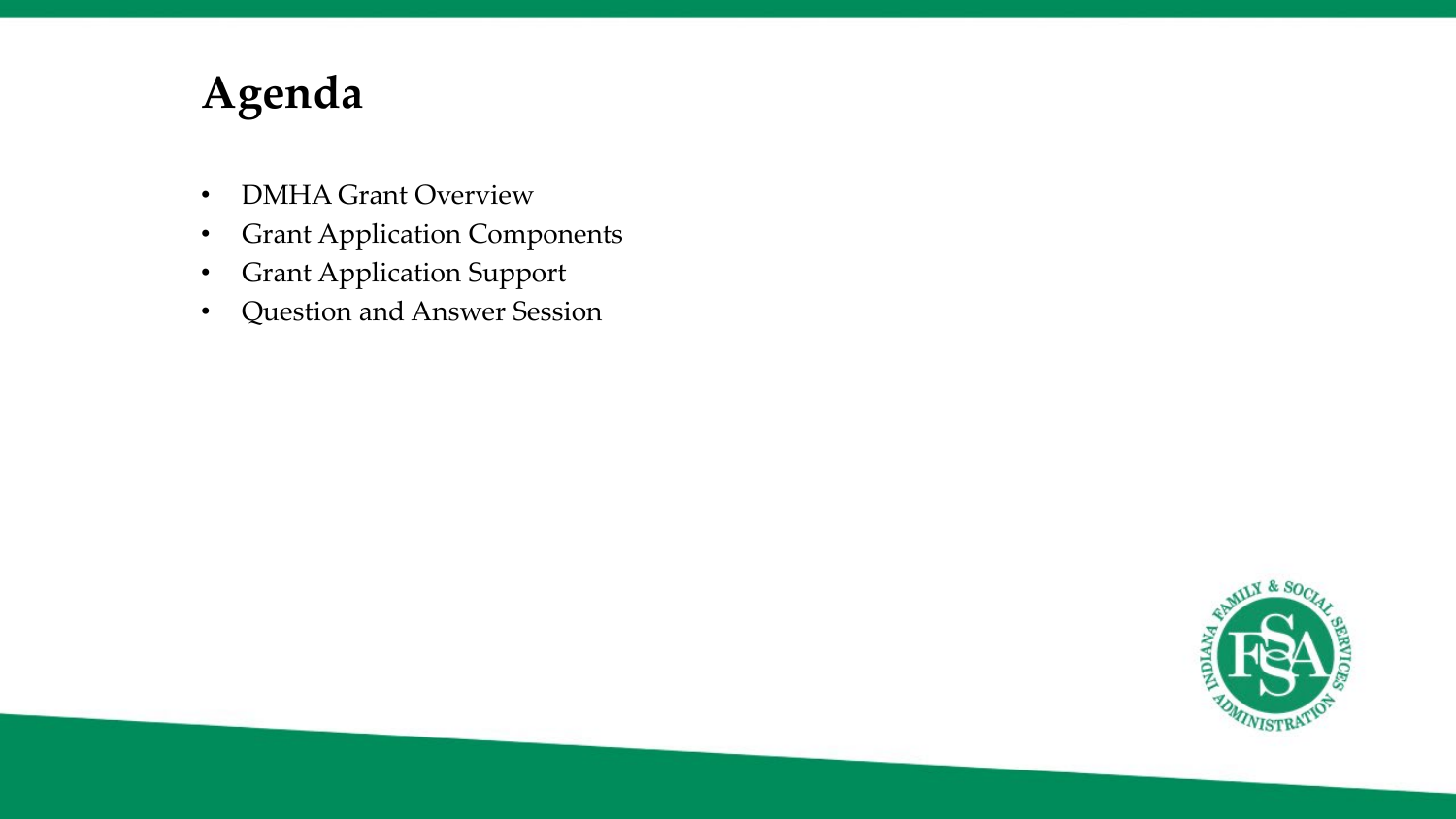# **DMHA Grant Overview**

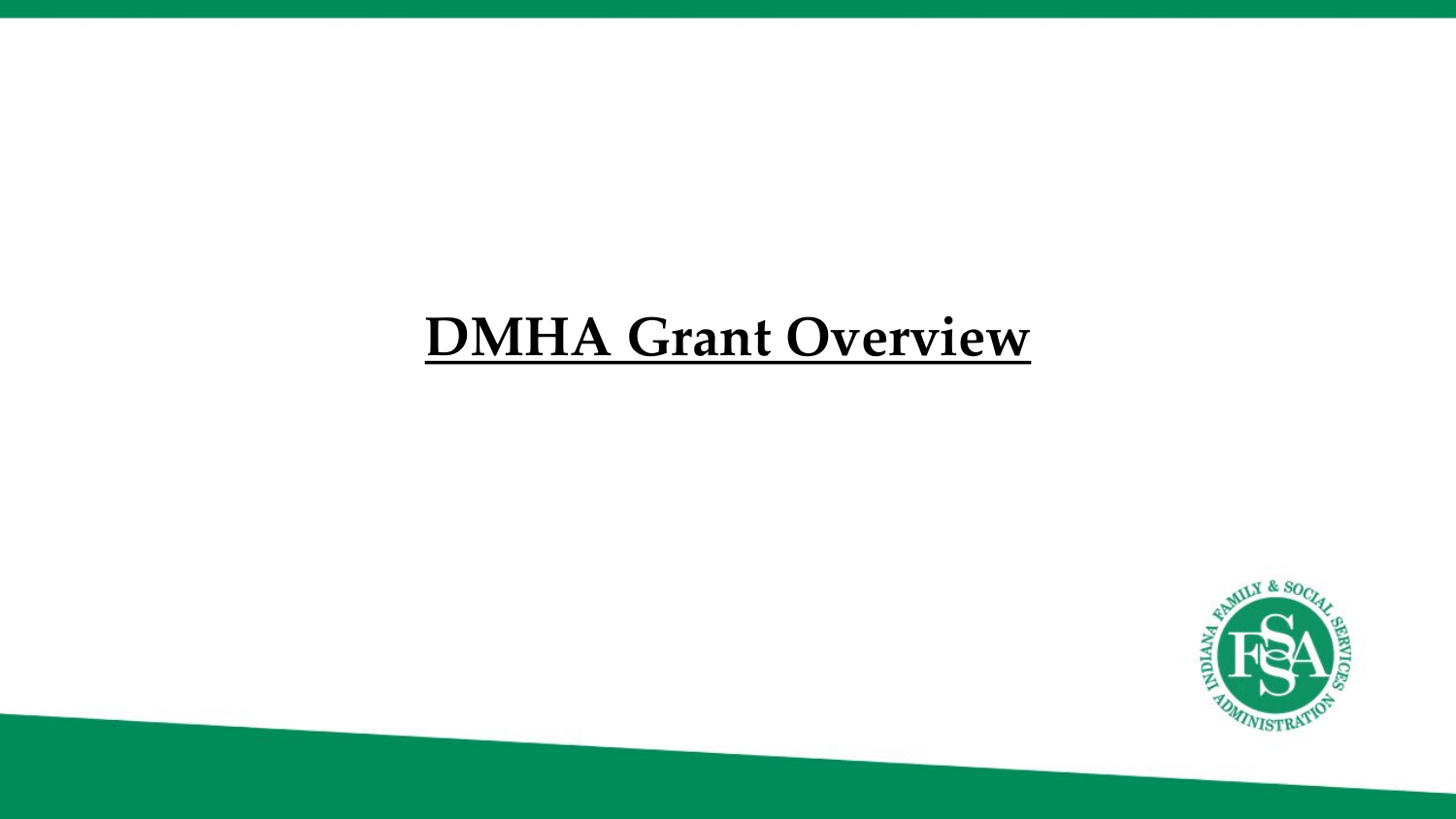# **Background**

- House Enrolled Act (HEA) 1001 of the 2021 legislative session appropriated federal coronavirus relief funds from the American Rescue Plan Act (ARPA) to the Indiana Family and Social Services Administration (FSSA), in consultation with the Indiana Department of Health (IDOH), to address mental health needs across the state.
- As part of the Coronavirus response legislation, the Division of Mental Health and Addiction (DMHA) is making available a one-time federal funding opportunity to improve mental health and substance use disorder outcomes in Indiana.
- This Grant Program, the Community Catalyst Grant Program, aims to promote innovative, collaborative, and sustainable locally and community driven responses to mental health and substance use disorder issues.
- See RFF Section I.A for more details.

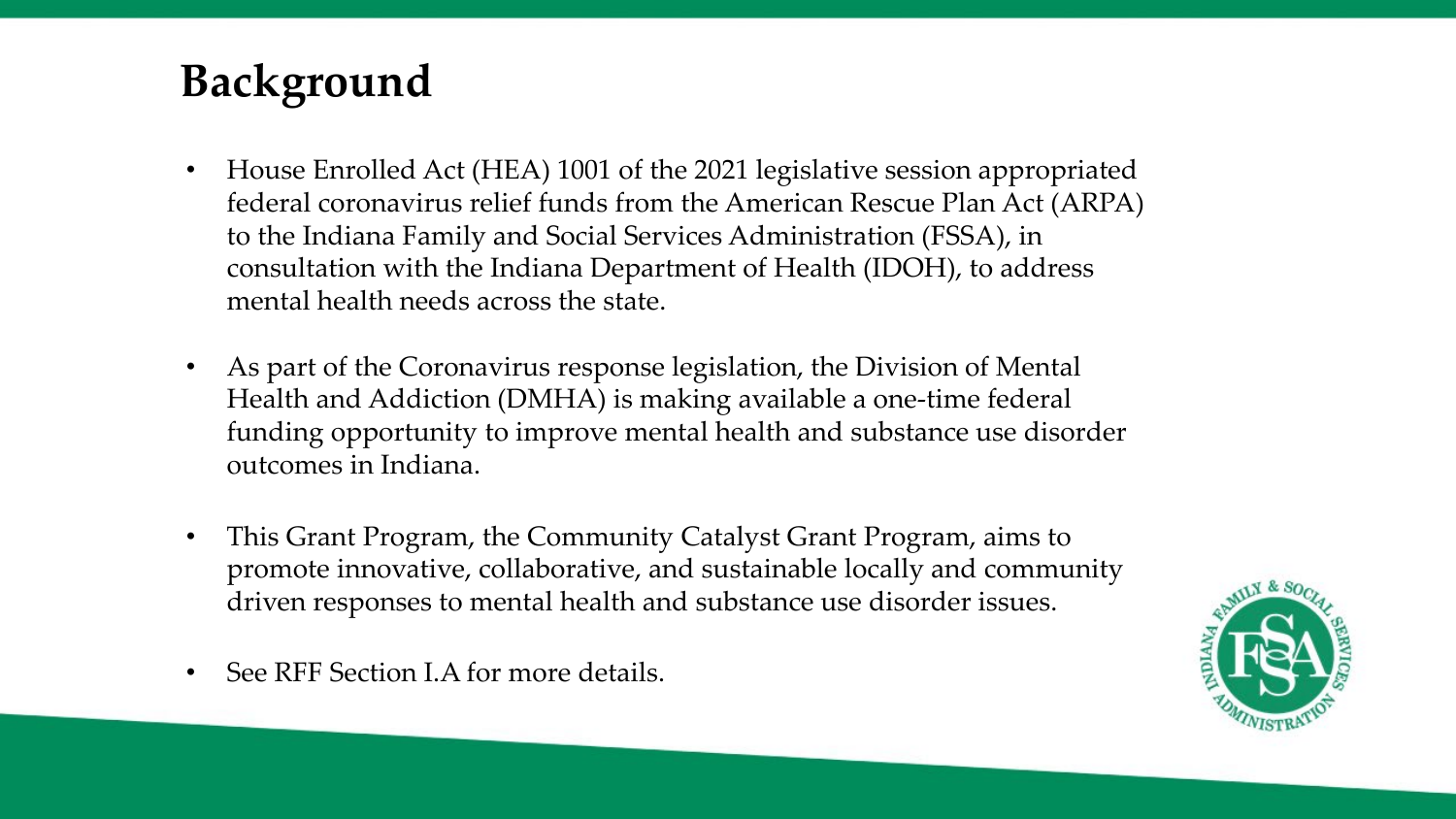## **RFF Objectives**

The Priorities of this RFF are to enhance the quality, integration, and access of mental health and substance use disorder prevention, treatment, and recovery services across Indiana.

- Applicants should address one or multiple of the DMHA's Priorities (quality, integration, access) in their proposal for a program or initiative.
- Applicants are encouraged to submit innovative proposals for new or expanded programming that address primary prevention, equity, and/or aim to address or reinvent current or existing services and systems.
- Proposals will be evaluated with the following considerations:
	- Long-term sustainability
	- Innovation
	- Connection to DMHA mission/vision
	- Demonstrated cultural competency
	- Proposed outcomes
	- Connection to research-supported interventions and use of best practices

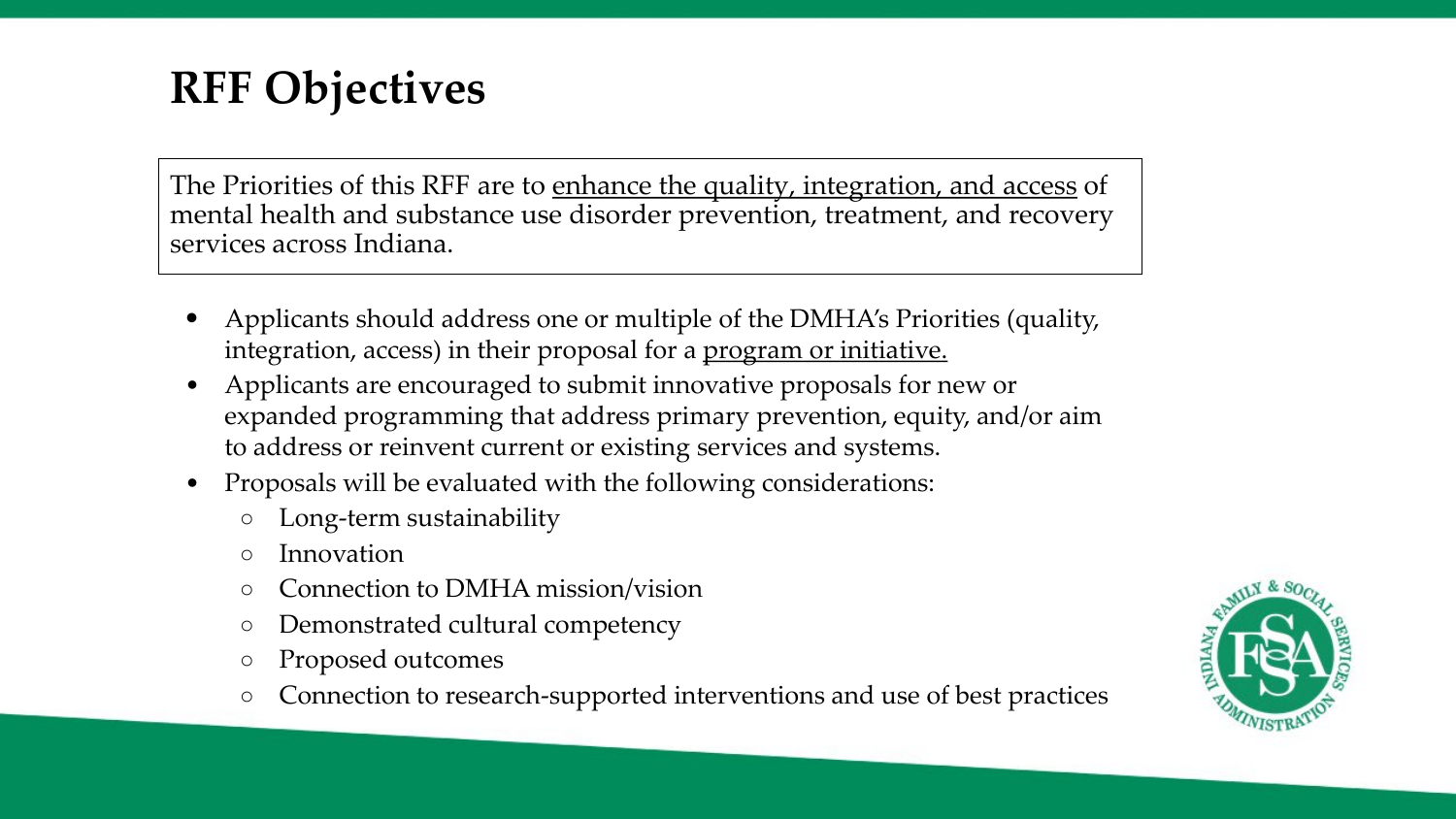### **Focus Areas and Priority Populations**

Proposals that address the State's Focus Areas and Priority Populations will be afforded special consideration through the availability of Priority Points.

- In alignment with HEA1001 legislation, proposals that address one or multiple of the following Focus Areas may be awarded up to five points:
	- Criminal Justice
	- Crisis Response
	- Children and Adolescents
- In alignment with federal ARPA requirements to use funds to advance equity and report on how equity is being addressed, proposals that are designed to intentionally address needs and the equitable delivery of care in one or multiple of the following Priority Populations may be awarded up to five points:
	- The Black, Indigenous, or People of Color (BIPOC) Community
	- The Lesbian, Gay, Bisexual, Transgender, Queer + (LGBTQ+) Community
	- The Rural Community
	- Youth who have experienced significant trauma
	- People who have significant need around Social Determinants of Health (SDOH)
	- Victims of domestic violence

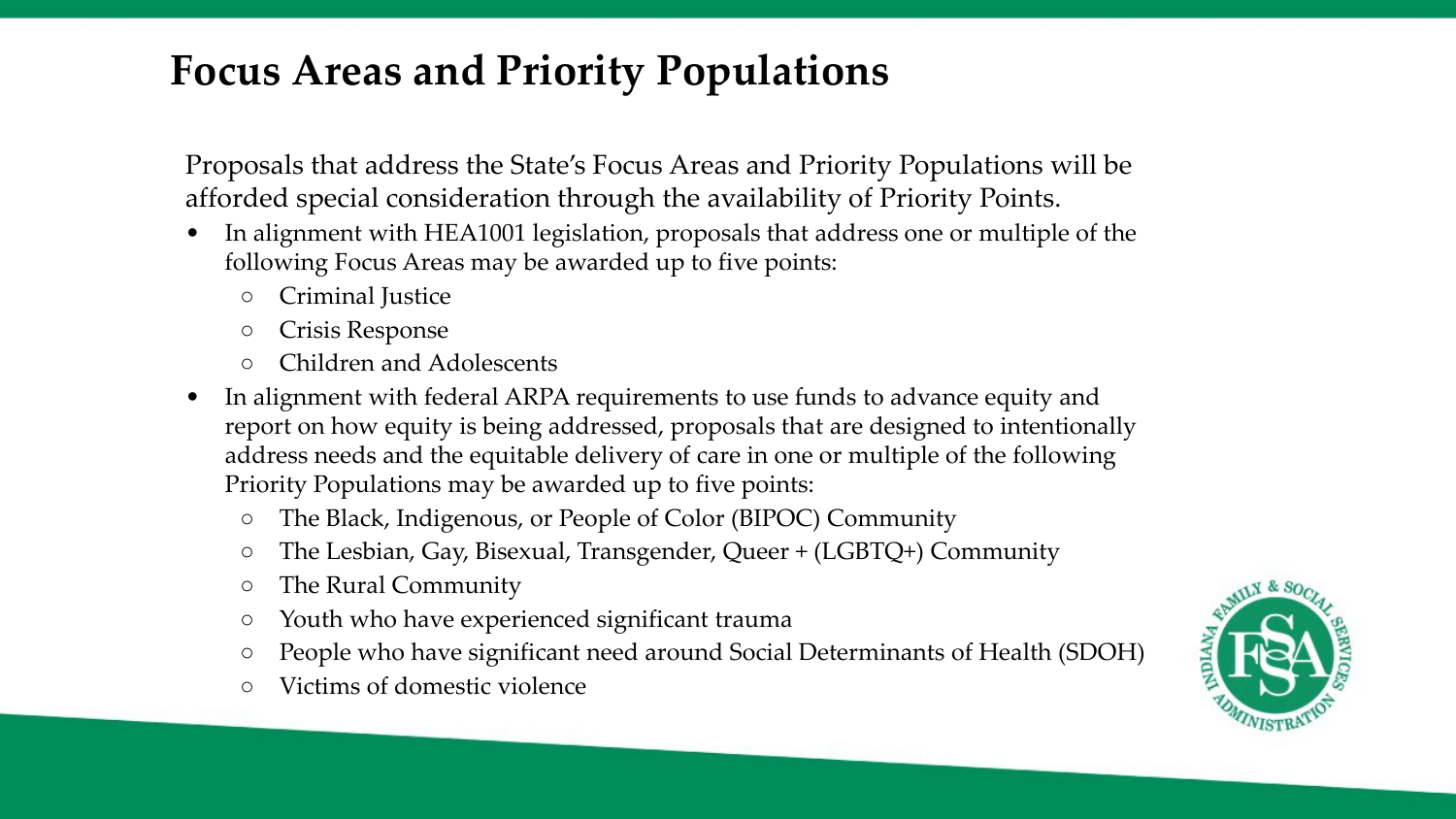# **Eligible Applicant**

Applicant must be one of the following types of entities AND must provide or oversee the provision of mental health and/or substance use disorder services:



The State is seeking two types of applicants for this RFF:

- **1. Individual entities**
- **2. County/community coalitions** 
	- Coalitions must be in geographic proximity to one another and include one or more eligible entity acting as the prime grantee and fiscal agent for the coalition
	- Non-eligible entities may apply as part of the coalition as sub-grantees

See RFF Section II.B for more details.

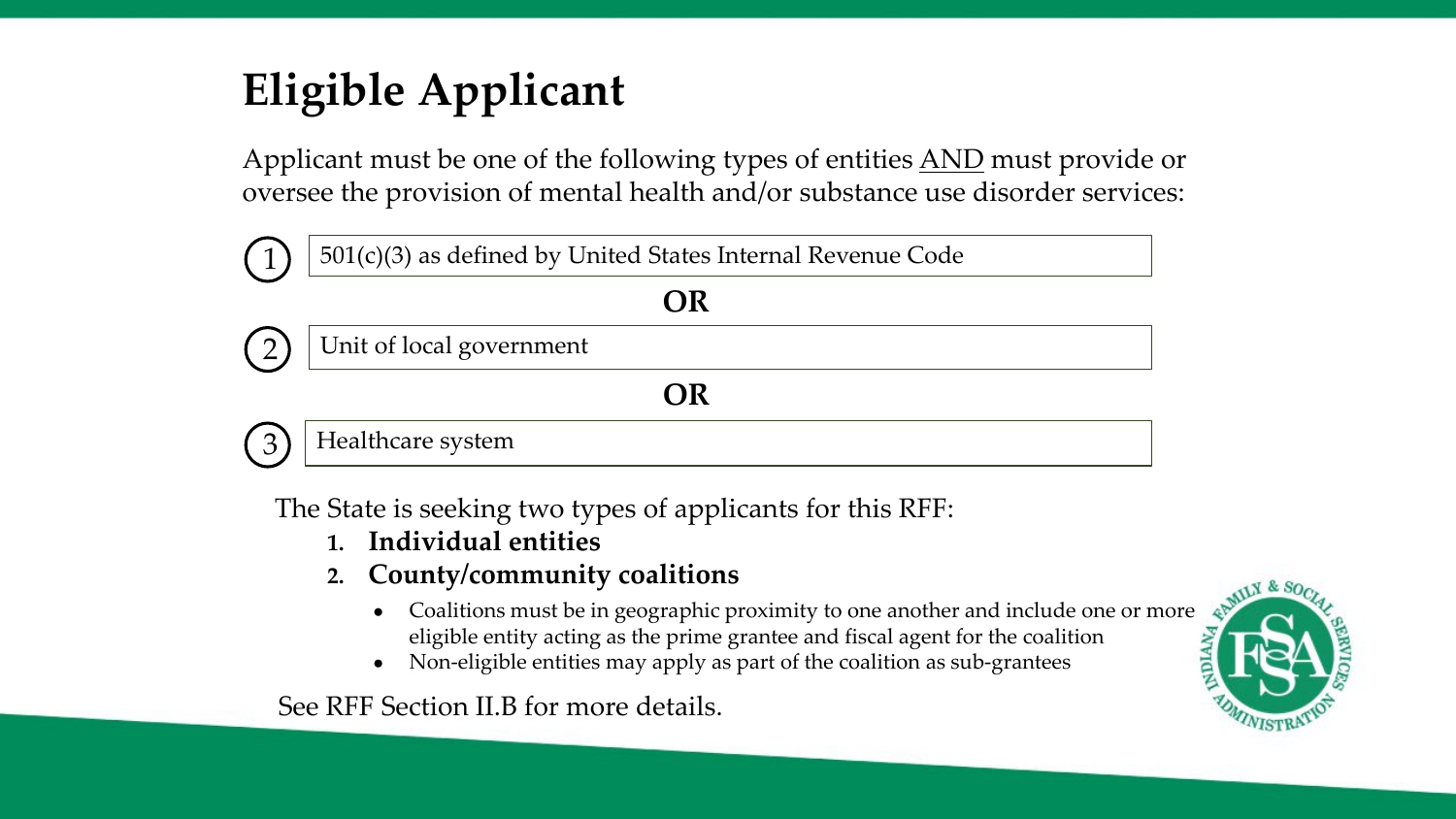# **Applicant Information**

- All grants are expected to begin on July 1, 2022 and funds are to be used through December 31, 2024.
	- The grant may be effective beyond this time at the State's discretion; however, applicants should focus their projects on the established timeframe of this grant.
- More than one application may be received from the same geographic region (city, county, community).
- Applicants must be prepared to track and show how State objectives, including but not limited to the RFF Objectives, were met.
- See RFF Section II.A and II.E for more details.

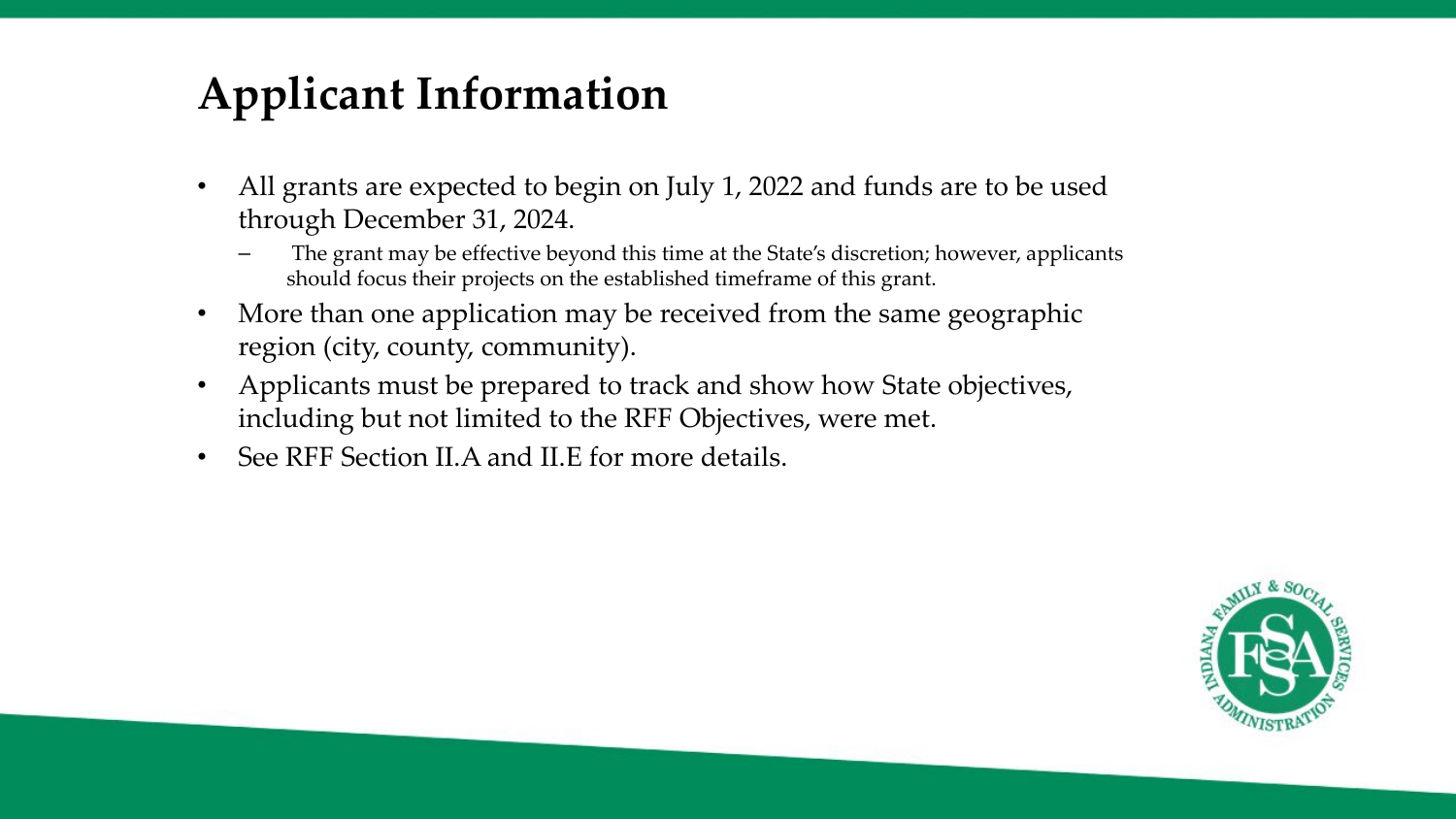## **Grant Payments**

- Funds from the grant will be provided as a combination of reimbursements and upfront payment for approved grant budget items as allowed by Indiana Code 12-8-10-7.
	- If the awarded grant amount is \$50,000 or more, applicants can receive up to 1/6 (16.67%) of their total grant amount as an upfront payment.
	- If the grant is <u>under \$50,000</u>, applicants can receive up to  $1/2$  (50%) of their total grant amount as an upfront payment.
	- The remainder of the grant will be provided through reimbursements by the State.
- If the applicant is an individual entity, grant payments will be disbursed directly to the entity. If the applicant is a coalition, grant payments will be disbursed to the prime grantee for distribution to the sub-grantees.

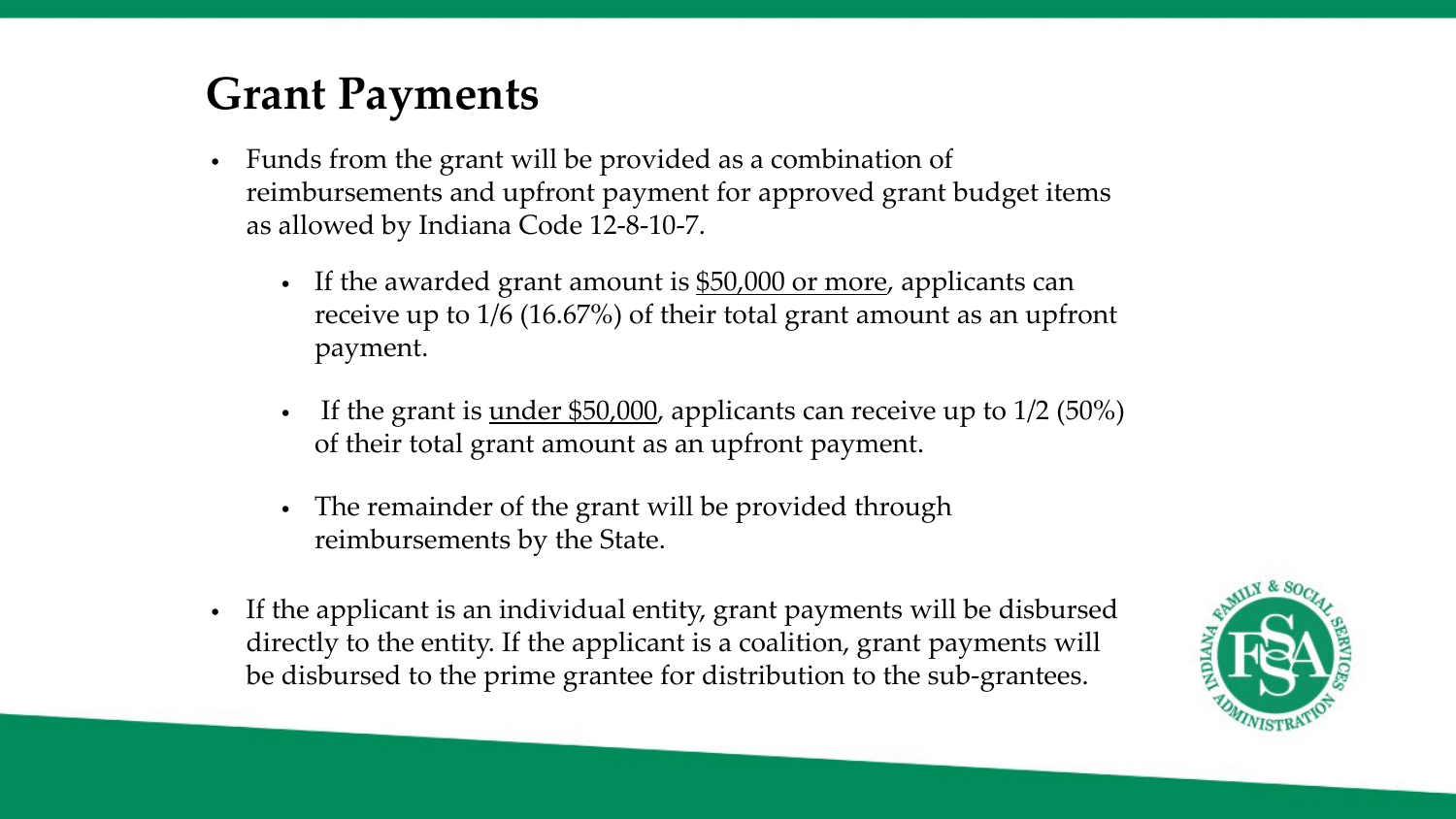## **Key Performance Indicators**

- Grantees will be required to define and measure performance in accordance with set performance indicators for the project.
- All applicants are required to propose at least two Key Performance Indicators (KPIs) that are measurable, attainable, and time-limited.
	- KPIs should be outcomes-driven metrics and measure success/progress beyond output metrics (*i.e.*, beyond "number served" metrics).
- Examples of acceptable KPIs include:
	- − *Divert 250 individuals from jail and into mental health or substance use disorder treatment.*
	- − *Decrease recidivism rates to below the average community rate.*
	- − *50 children with serious emotional disturbance receiving wraparound treatment.*
	- − *65% of children receiving enhanced services will meet one or more of their treatment goals compared to typical treatment levels.*

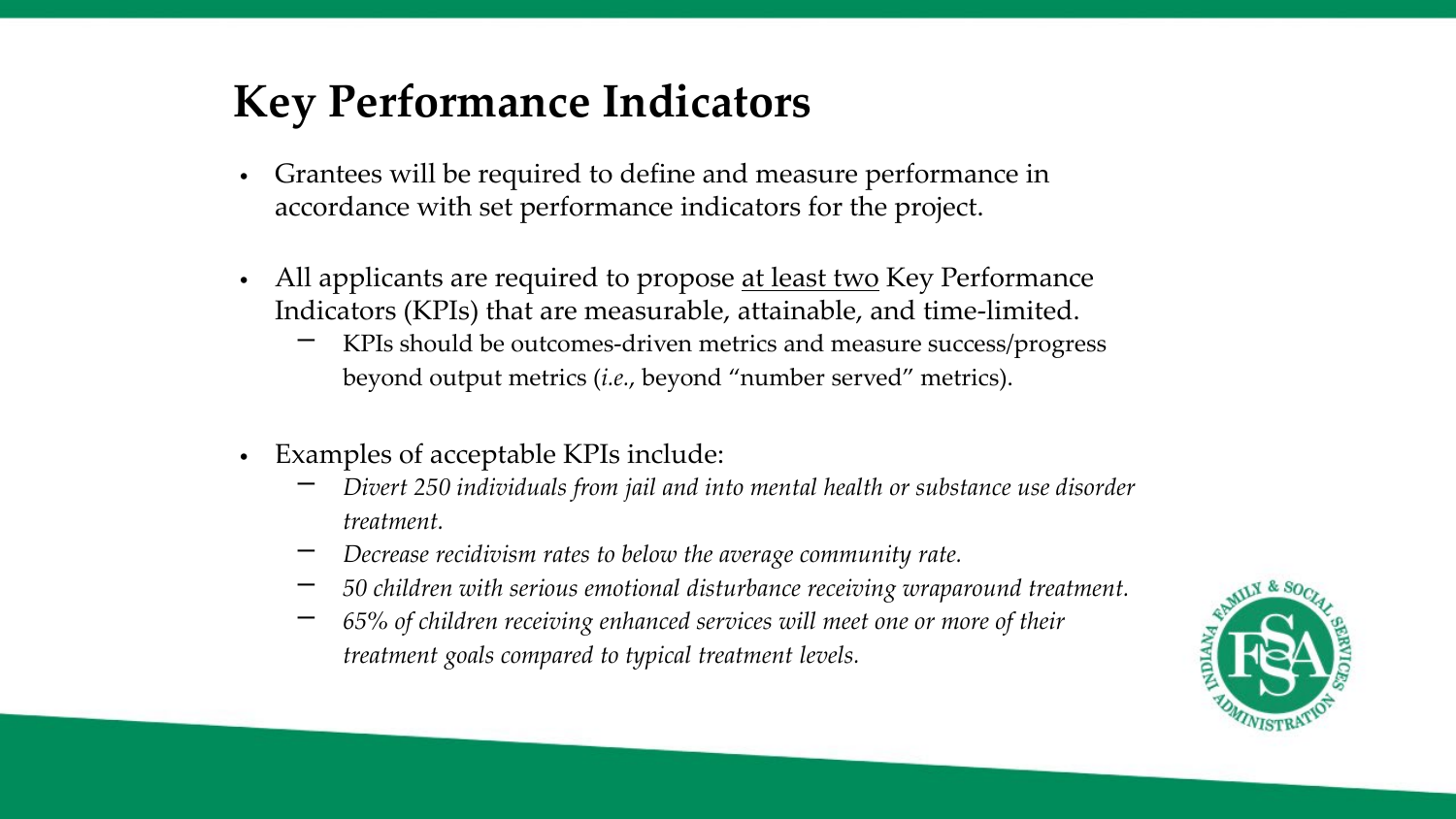# **Matching Funds**

- Applicants are <u>encouraged</u> to seek and secure a monetary grant match from local government or other stakeholders who will benefit from the community improvement associated with this grant.
- Each grant matching entity needs to demonstrate its understanding of the KPIs, the grant match amount to be provided, and its commitment to providing the match through a **grant match commitment letter**.
- The total grant match amount will be subtracted from your total grant budget to dictate the grant amount provided by the State.
- A Respondent's grant match(es) will be factored into their application's evaluation and may make an application eligible for Priority Points.

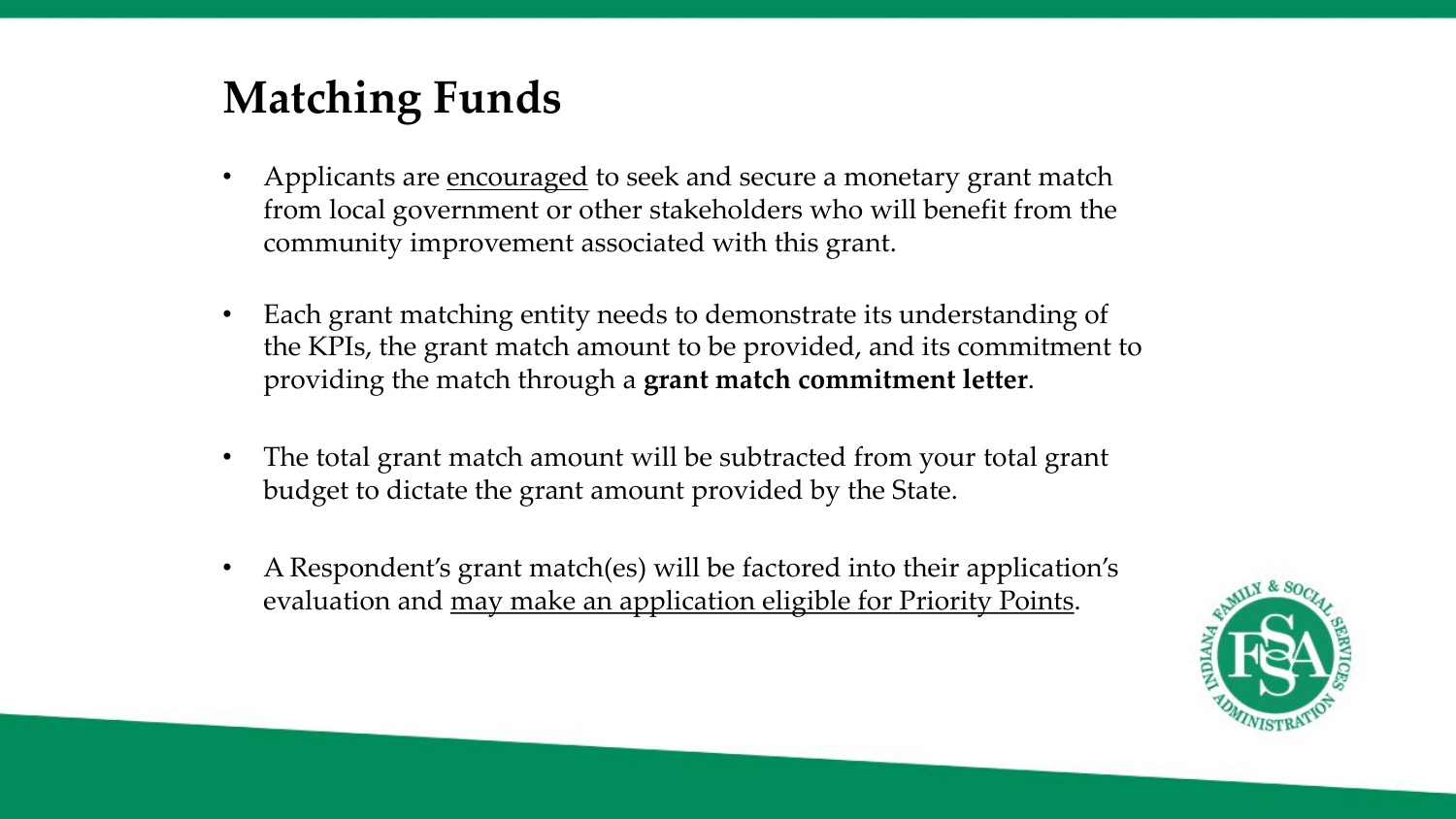**Key Dates**

| Date                 | Event                                                                          |  |
|----------------------|--------------------------------------------------------------------------------|--|
| December 1, 2021     | RFF posted online                                                              |  |
| December 14, 2021    | First Application Information Webinar at 1:30<br>p.m. ET                       |  |
| January 19, 2022     | Second Application Information Webinar at<br>$2:00$ p.m. ET                    |  |
| January 20, 2021     | Application questions due to State by 5 p.m.<br>ET                             |  |
| January 28, 2022     | Approximate answers to questions posted<br>(subject to change based on volume) |  |
| <b>March 1, 2022</b> | RFF proposals due at 5 p.m. ET                                                 |  |
| May 2, 2022          | Approximate award decisions release date*                                      |  |
| July 1, 2022         | Approximate grant effective date*                                              |  |

See RFF Section II.I for more details.

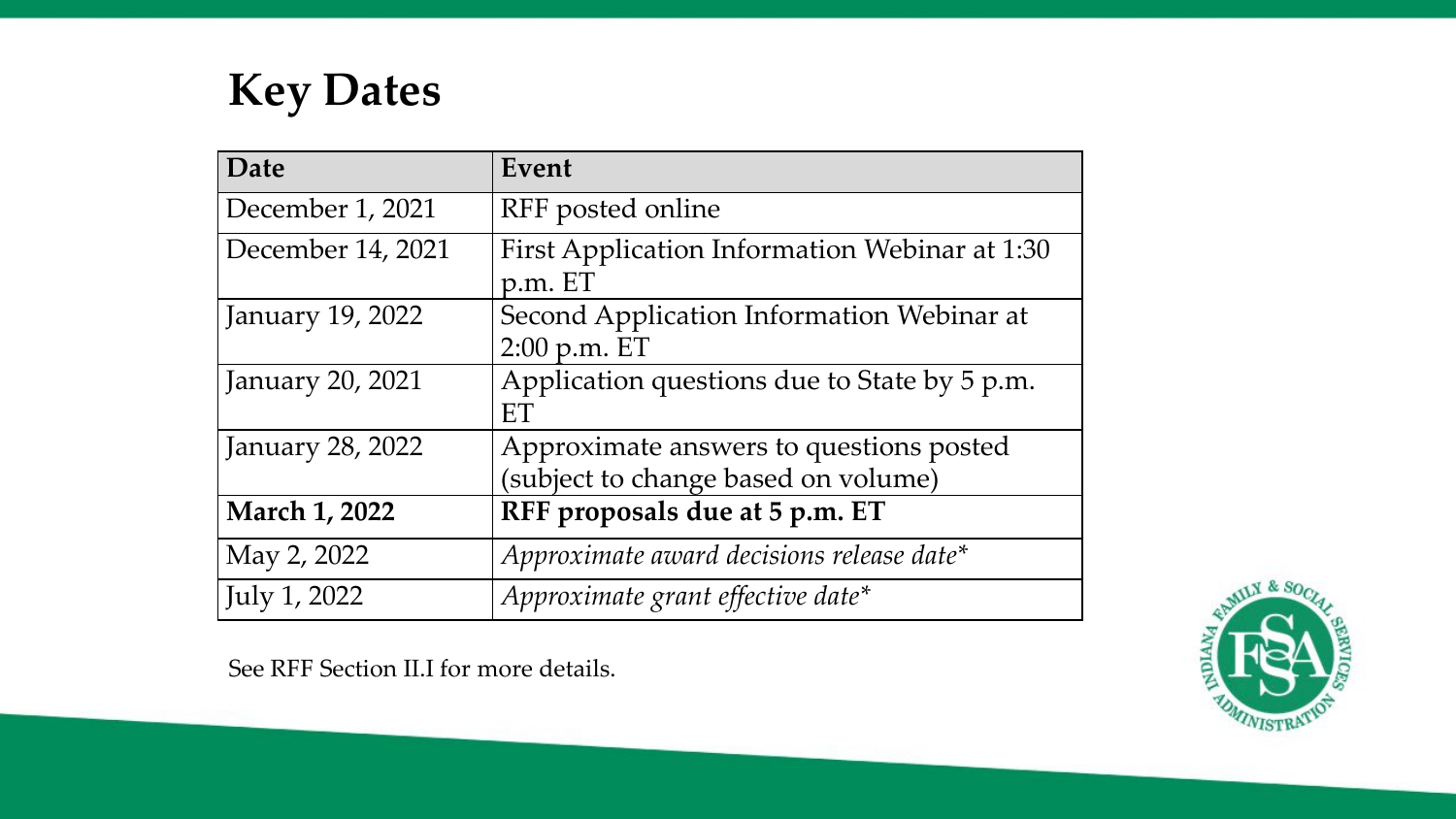# **Other Opportunity – Accelerator Program**

- In parallel to the Community Catalyst RFF, DMHA is making available a one-time federal funding and technical assistance opportunity for grassroots organizations embedded within their communities that offer mental health and/or substance disorder services.
- This Program, the Accelerator Program, aims to enhance the financial sustainability, capacity, and reach of resource-constrained grassroots organizations providing critical locally and community driven services.
- Grassroots organizations selected for the Accelerator Program will receive ongoing technical assistance from a DMHA partner to support the effective use of grant funds including building organizational infrastructure and capacity, developing long-term sustainable business strategies, and identifying and applying for future grants.
- The Accelerator Program opportunity will be imminently released. The State encourages Community Catalyst applicants to promote the Accelerator Program to grassroots organizations in their communities.

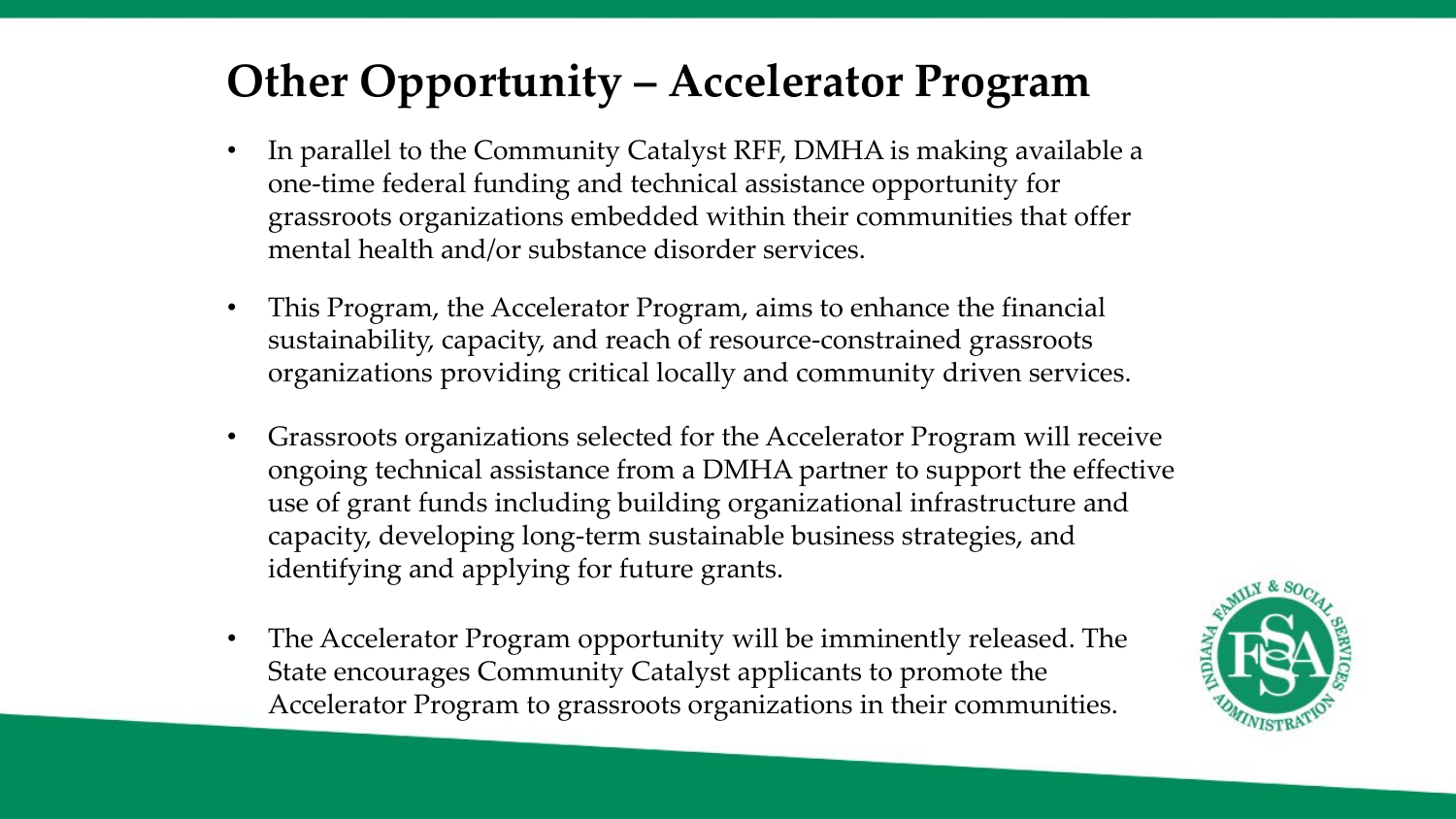# **Grant Application Components**

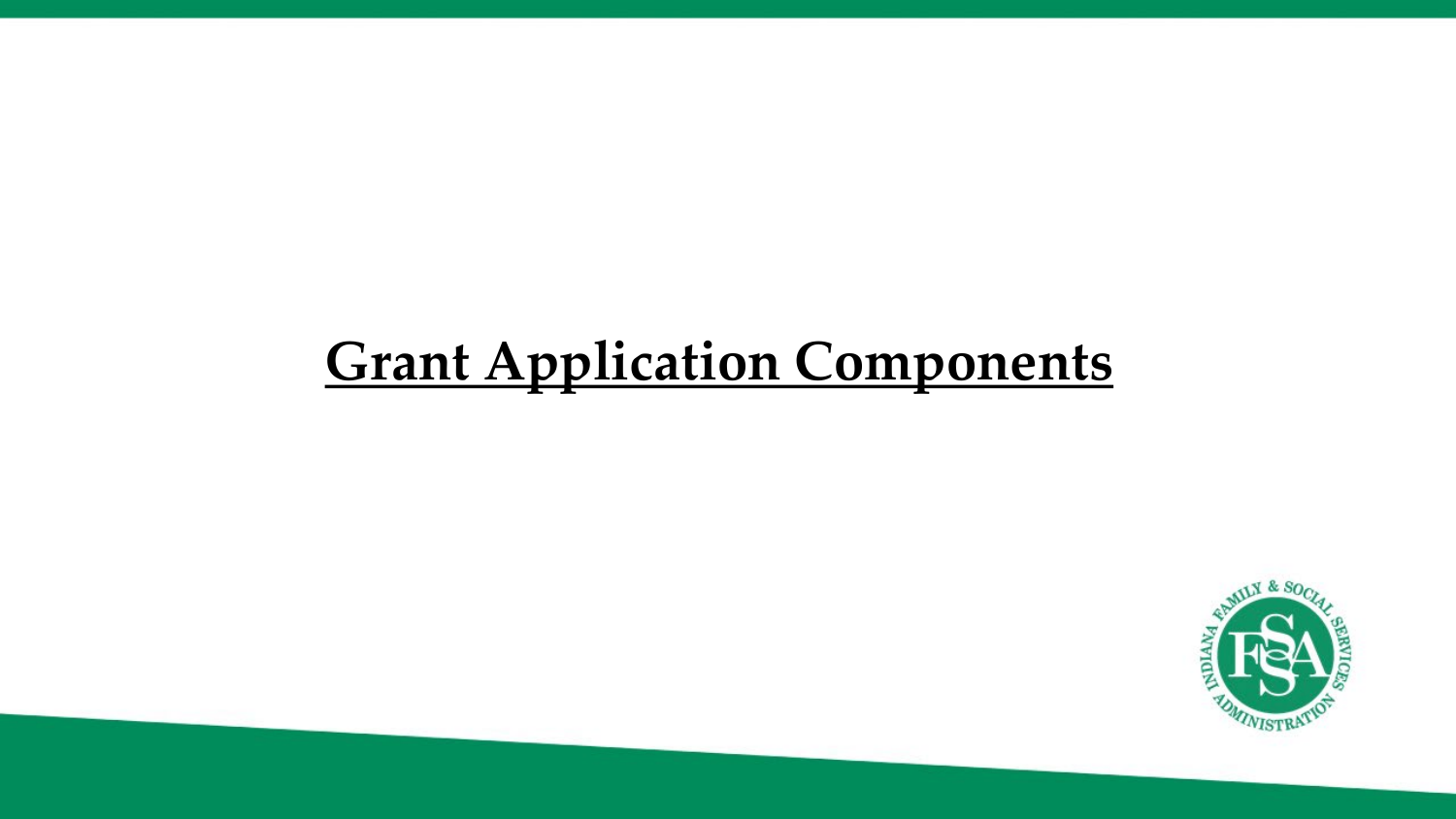# **Application Components**

### **Grant Application Components**

#### **Technical Proposal**

- 1. Basic Applicant Information
	- a. Signature by an authorized representative
		- For coalitions: Executive Director/CEO or President of the Board of Directors
		- **For individual providers: Facility owner or program director**
	- b. Community Partner Form (Attachment A)
- 2. Community Need and History
- 3. Community Engagement
- 4. Program Plan
- 5. Grant Funding/Match/KPIs
	- a. Grant Match Commitment Letter(s) from Grant Matching Entity/Entities
- 6. Sustainability Plan

See RFF Section II.H for more details.

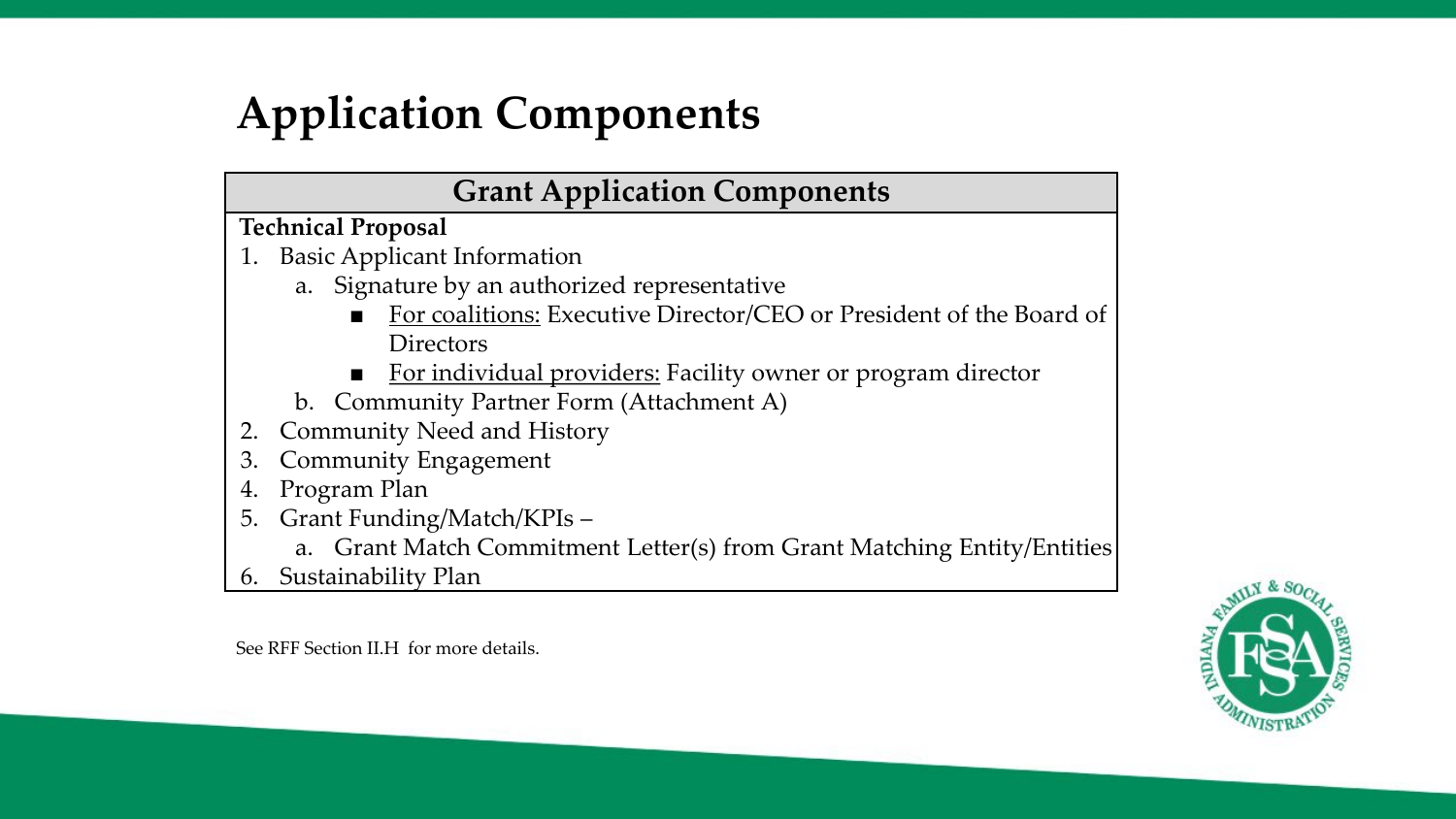# **Application Components (cont'd)**

### **Grant Application Components**

**Grant Budget Proposal**

• A completed Grant Budget Proposal (Attachment B) and Grant Budget Narrative must be submitted. The applicant must describe other grant awards it has received within the past 18 months.

**Priority Points**

- 1. Grant Funding Matching Amount
- 2. Investment in Focus Areas
- 3. Equity Focus and Investment in Priority Populations

See RFF Section II.H for more details.

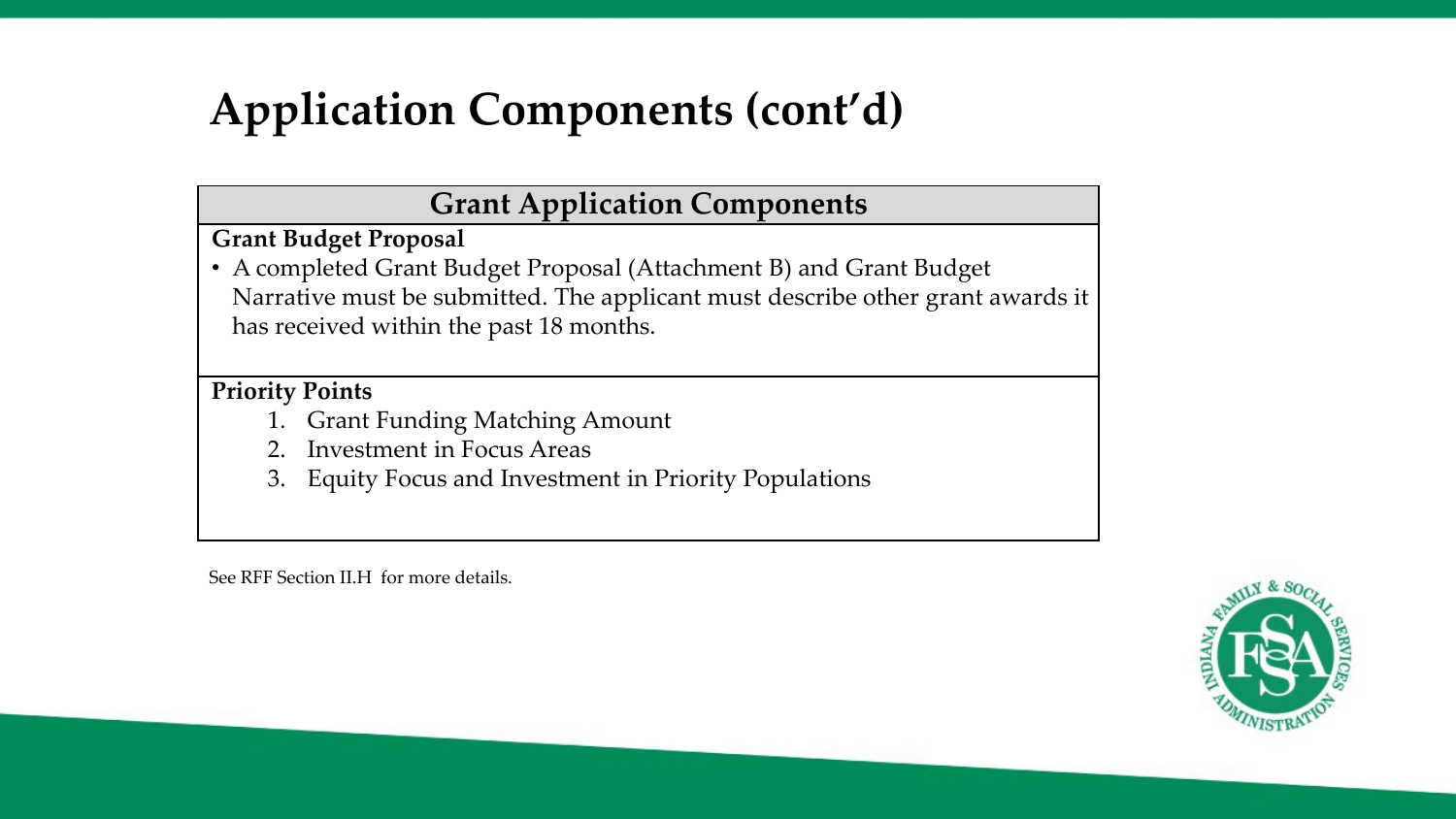## **Technical Proposal**

- Applicants should provide narrative responses to all questions within 12,500 words.
- Applicants must provide a summary of their community's overall "need" for the programming that is being proposed. This includes a description of community needs as they relate to the specific population(s) the proposal programming aims to address. **All applicants shall include their county's suicide rate, regardless of whether their proposal specifically addresses suicide or crisis response.**
- All applicants shall provide information on community engagement efforts.
- Applicants must provide their plan for implementing their proposed programming by responding to the eleven (11) questions. Applicants should include specific descriptions and dates for how and when the RFF Objectives will be achieved.
- Applicants must describe their grant match and propose two (2) Key Performance Indicators (KPIs) to demonstrate how the proposed programming improves mental health and/or substance use disorder services in their community.
- Applicants must describe how they will sustain their projects, including any ongoing costs such a personnel, after the grant ends.

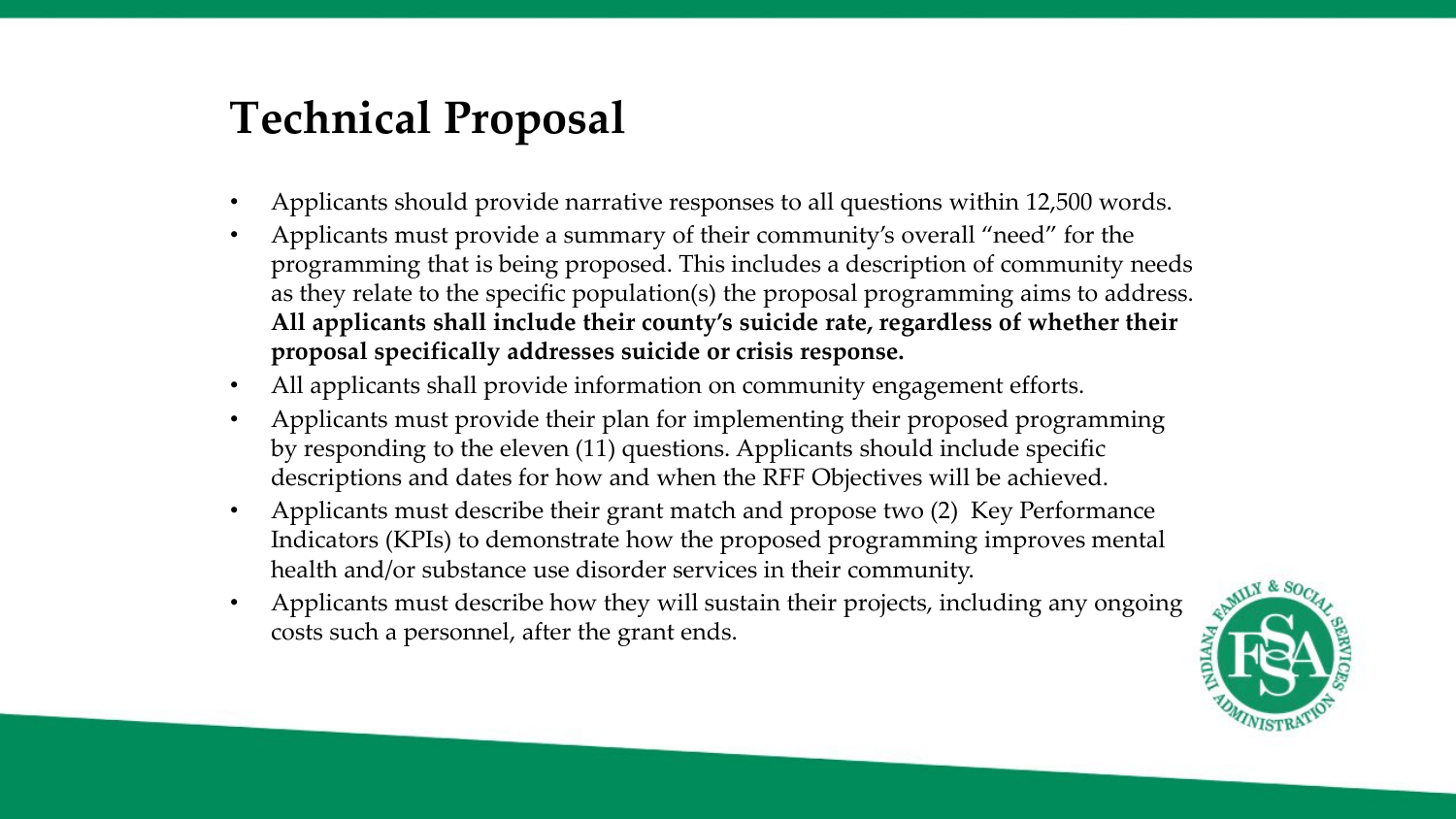# **Technical Proposal Points**

| <b>Section</b> | <b>Title</b>                            | <b>Maximum Points Available</b> |
|----------------|-----------------------------------------|---------------------------------|
| $\dot{1}$ .    | Applicant Information                   | 5 Points                        |
| ii.            | <b>Community Need and History</b>       | 5 Points                        |
| iii.           | Community Engagement                    | 10 Points                       |
| iv.            | Program Plan                            | 40 Points                       |
| V.             | Grant Funding/Match/KPIs                | 10 Points                       |
| Vİ.            | Sustainability Plan                     | 20 Points                       |
|                | <b>Total Technical Proposal Points:</b> | 90 Points                       |

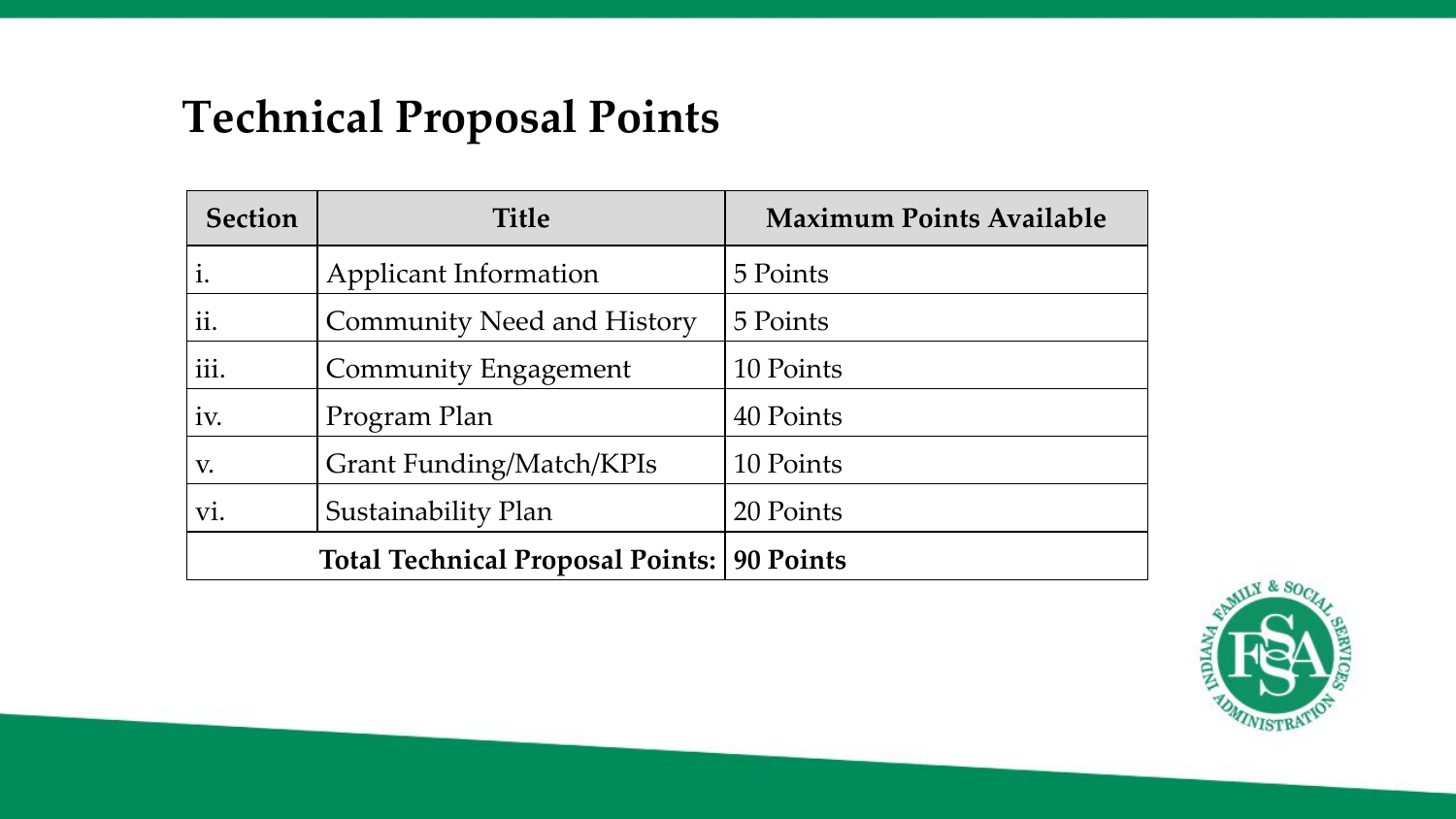## **Grant Budget Proposal**

- The Grant Budget Proposal (Attachment B) should depict a detailed budget for the total grant amount requested for the proposed project and the full grant match (if received).
	- The total grant match amount will be subtracted from your total grant budget to dictate the grant amount provided by the State.
- The Grant Budget Proposal should be completed based on the instructions within the Excel file.
	- − Applicants should only fill in the yellow shaded cells; all blue cells will automatically populate based on information entered by the applicant.
- The Grant Budget Narrative should provide a narrative explaining the budget and why items in the budget will help achieve the RFF Objectives and implement the program plan.
	- The Grant Budget Narrative should be submitted in Word Document format and be below 2,500 words.

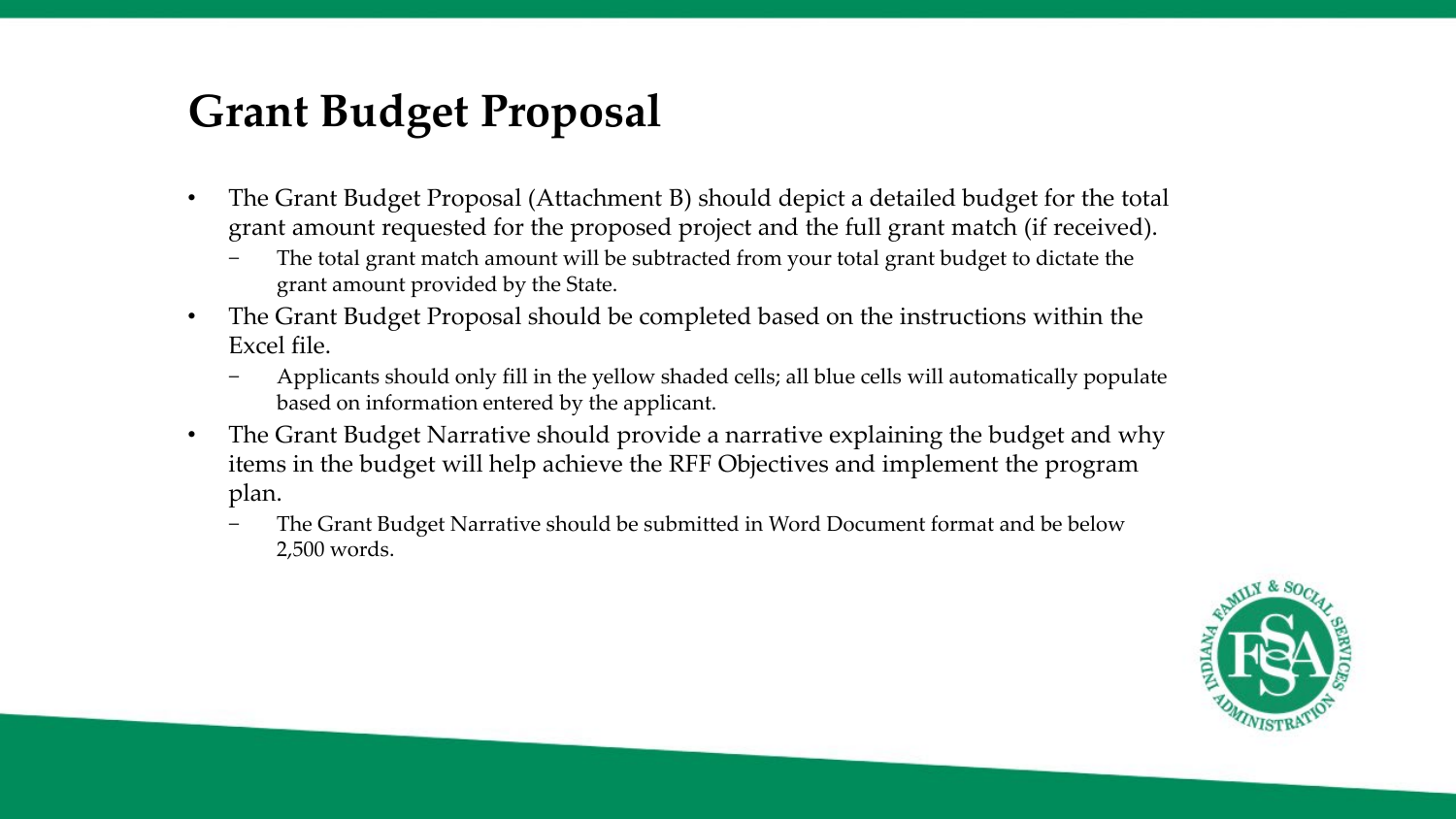## **Reminders**

- Applications are due by **5:00 p.m. ET on March 1, 2022**.
- All components of the grant application should be submitted, in electronic format, via email to DMHA's Community Catalyst RFF email account: CommunityCatalyst@fssa.in.gov

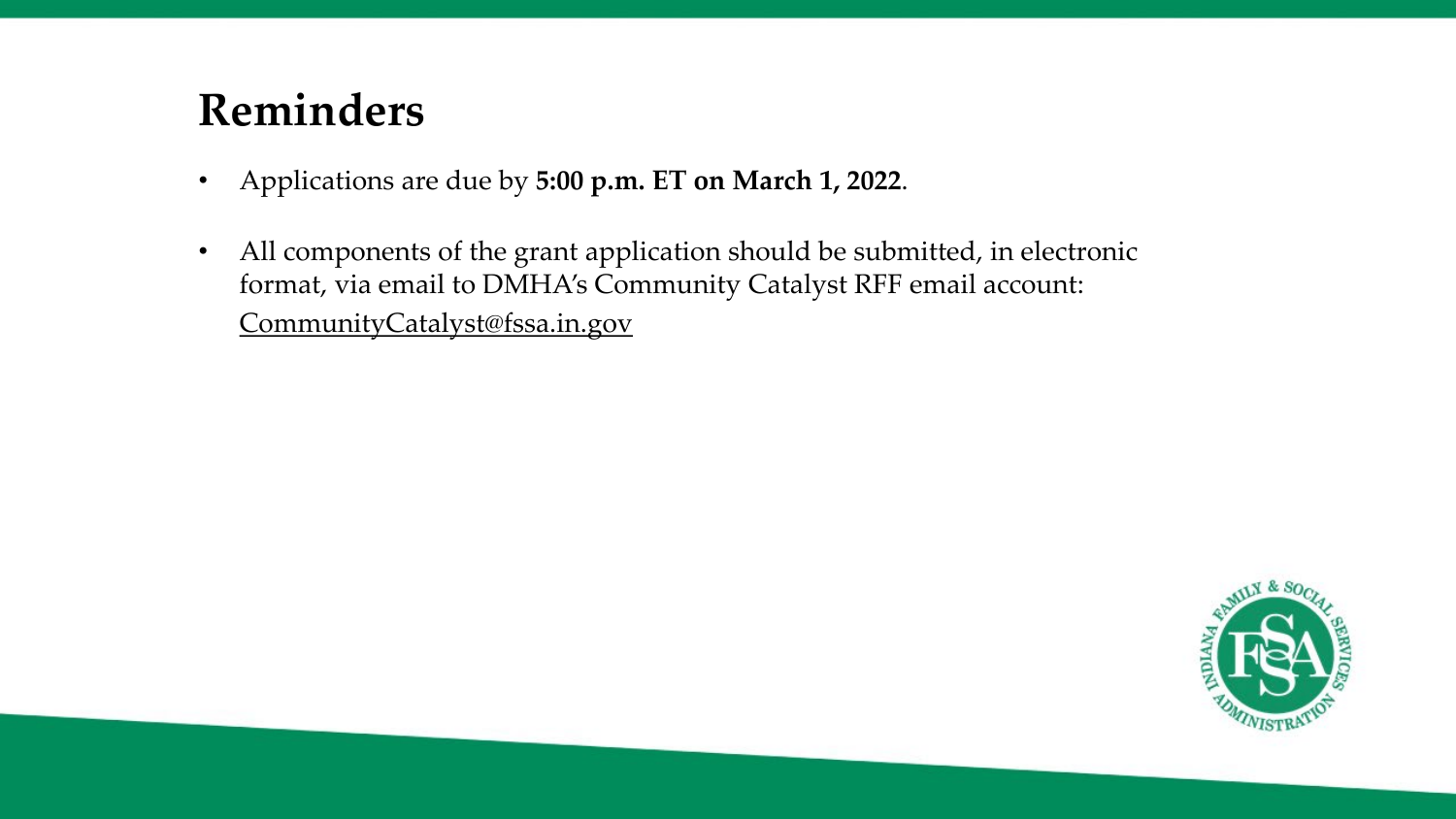## **Questions**

- Any verbal response is not considered binding.
- Respondents are encouraged to submit any question formally in writing by **January 20th at 5pm ET** if it affects the proposal that will be submitted to the State.
- All questions/inquiries should be submitted using the Q&A Template (Attachment D) based on the process outlined in Section II.K.